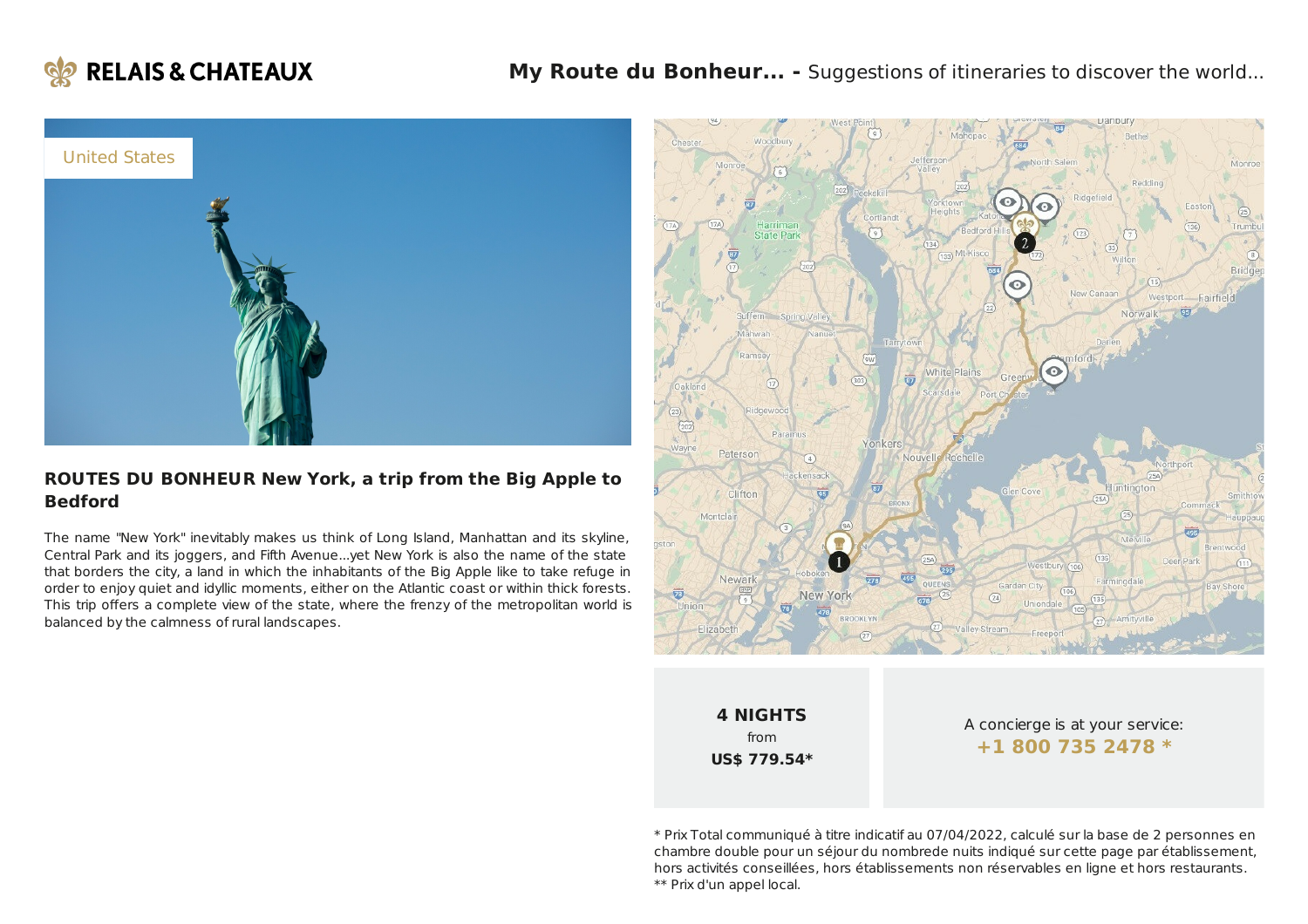4 3 mile s

 $\sqrt{2}$  $\sqrt{2}$  $\sqrt{2}$ 

 $\bigoplus$ 

<span id="page-1-0"></span>[1](#page-1-0)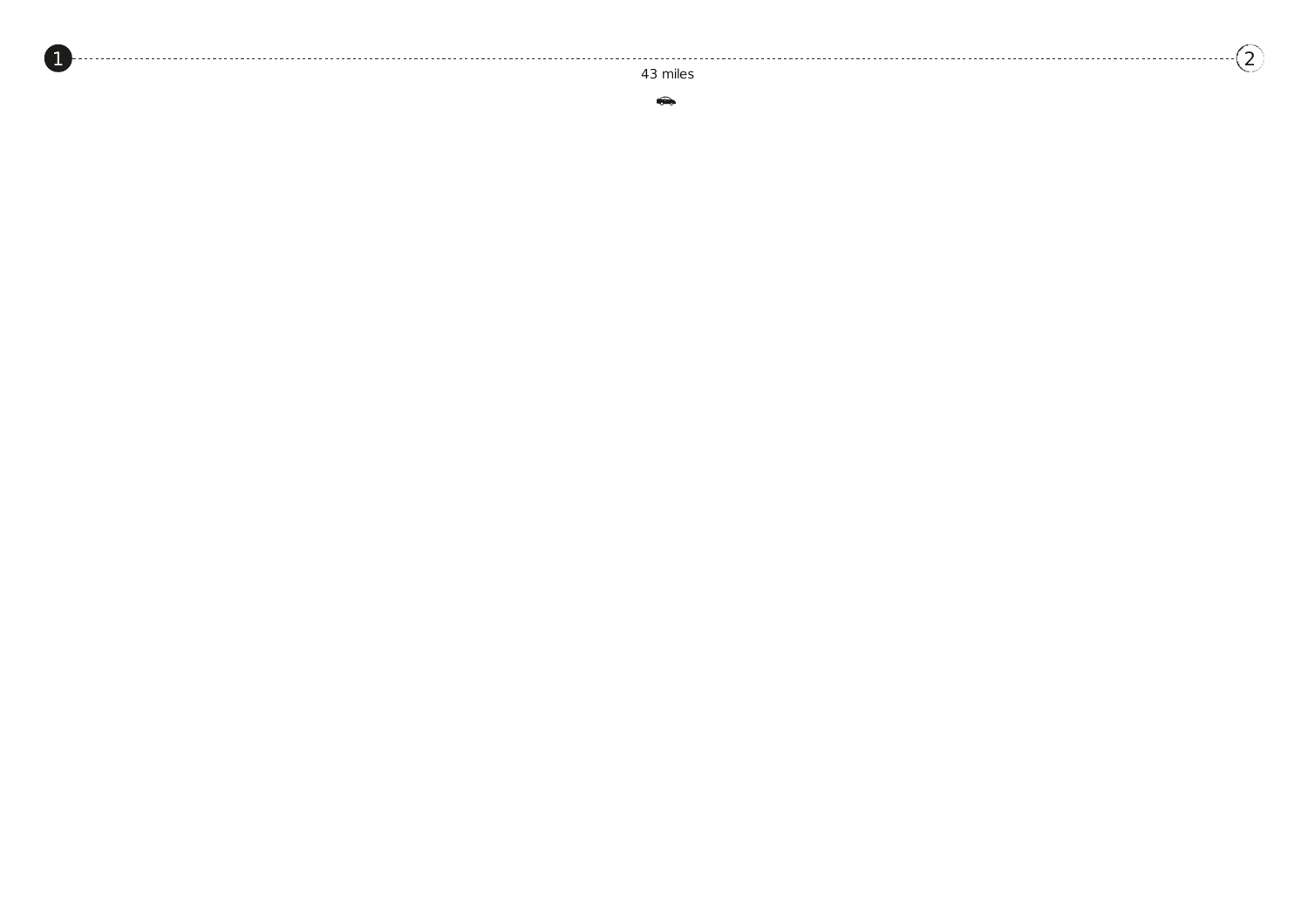

#### ( 5 properties available )

## NEW YORK — 3 NIGHTS

Eleven Madison Park

**Restaurant in town.** The first thing that strikes you about Eleven Madison Park is the light that floods the art deco dining room, with its ten-metre high ceilings and view of Madison Square Park in the heart of Manhattan, New York. It is a picture perfect backdrop to illuminate the contemporary plant-based cuisine of award-winning chef Daniel Humm. His creative dishes, such as tonburi with squash, sumac and naan, focus on purity, simplicity and seasonal ingredients with a level of refinement that reaches perfection. His collaboration with local artists and farmers provides him with all of the essential elements to execute this prodigious feat. As the divine plant-based menu attests, Eleven Madison Park is a gourmet restaurant that invites you on a truly remarkable gustatory journey.

Weekly closing : lunch from Monday to Thursday. Annual closing : January 1st, May 29th, July 4th, December 24th, December 25th. Member Relais & Châteaux since 2009



11 Madison Avenue 10010, New York, New York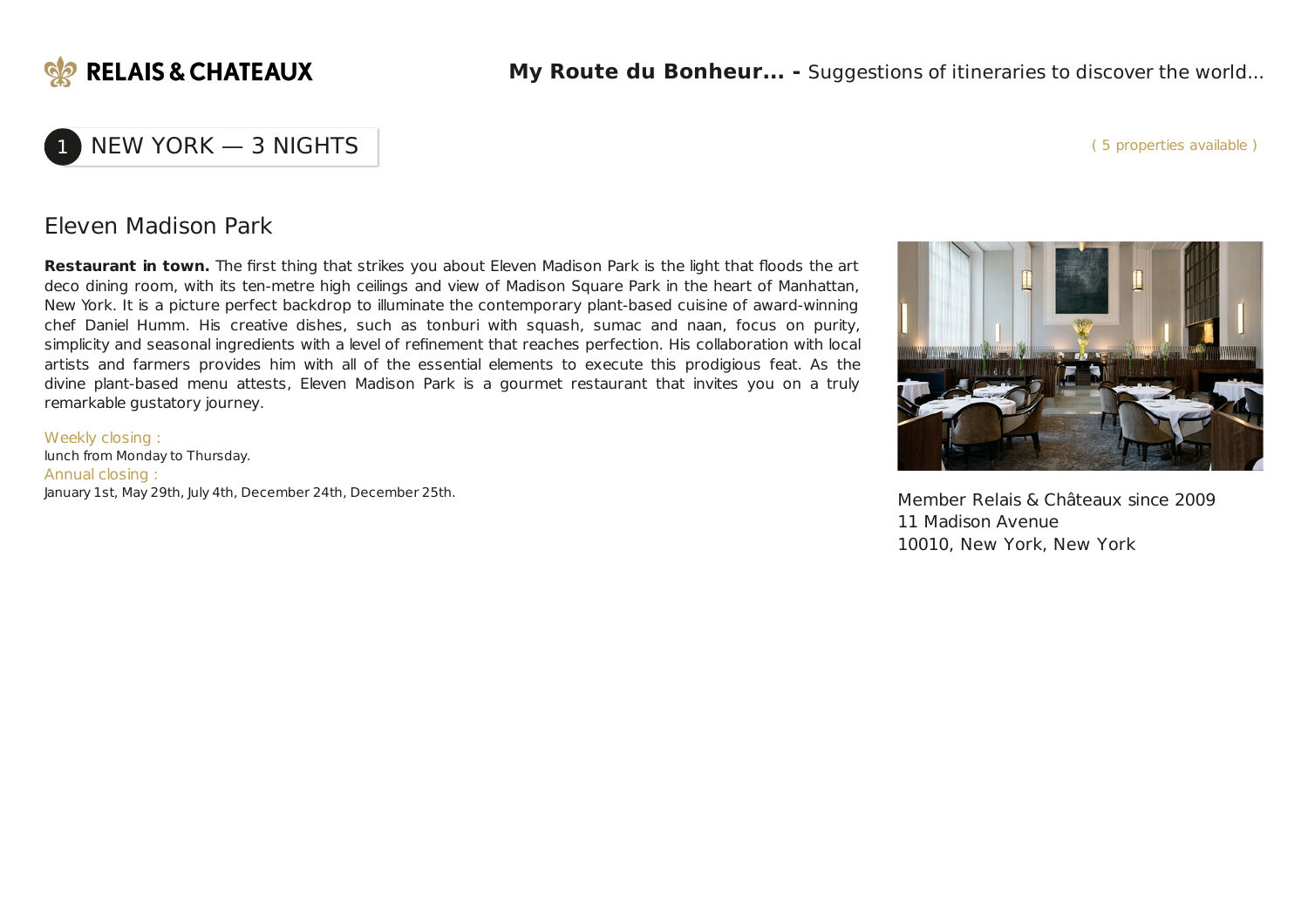

## Daniel

**Restaurant in town.** Nestled in the heart of Manhattan, Lyon-born Chef Daniel Boulud has become one of America's most celebrated chef-restaurateurs. His reputation may be international, but his warm, welcoming style remains very personal. His mantra is to "prepare the finest American produce according to French culinary tradition." Superb ingredients are skillfully combined, elevating rustic dishes to new levels of refinement, sophistication and pleasure. In Boulud's masterful hands, the best American regional products, from Nantucket Bay scallops to Montana beef, are cooked to perfection in a restaurant where a contemporary décor is elegantly juxtaposed with striking neoclassical architecture.

Weekly closing : lunch and Sunday evening. Annual closing : May 27th, July 4th, September 2nd.



Member Relais & Châteaux since 1995 60 East 65th Street New York 10065, New York, New York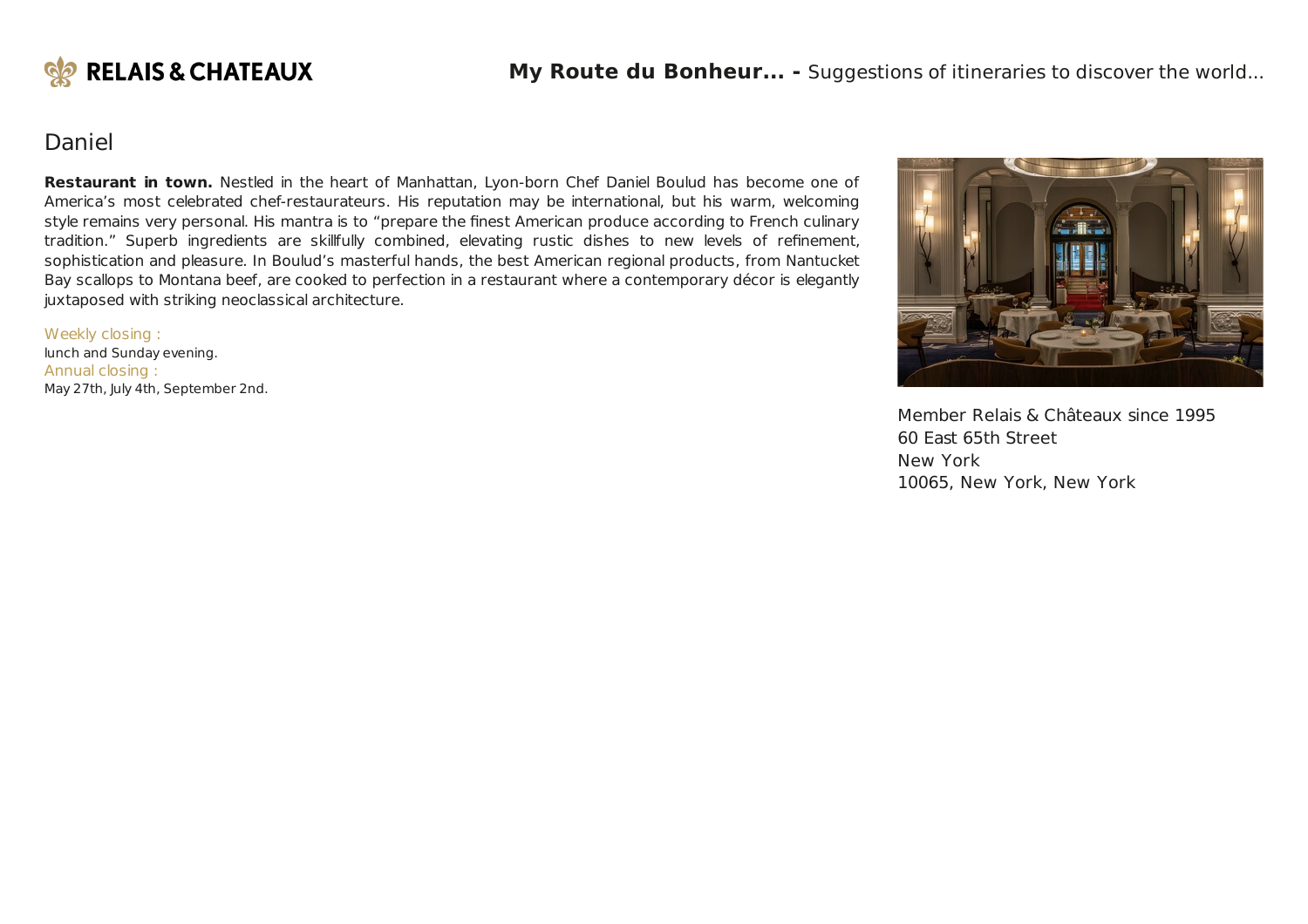

## Gabriel Kreuther

**Restaurant in town.** Gabriel Kreuther is a virtuoso of foie gras, whether it be tucked between two tender morsels of squab or topped with candied pecans. Alsatian by origin, Gabriel's homeland is never far away: be it within a leaf of green cabbage, a savory kugelhopf or the restaurant's stork motif. Having worked his way through the most renowned kitchens of Europe and New York, the chef is now at the helm of a lively restaurant that bears his name in the heart of Midtown. An array of dishes such as delicate frog's leg beignets dipped in garlic and lemon broth flow in a constant stream from the open kitchen, plated on original tableware by an experienced and passionate team.



Member Relais & Châteaux since 2017 41 W. 42nd Street 10036, New York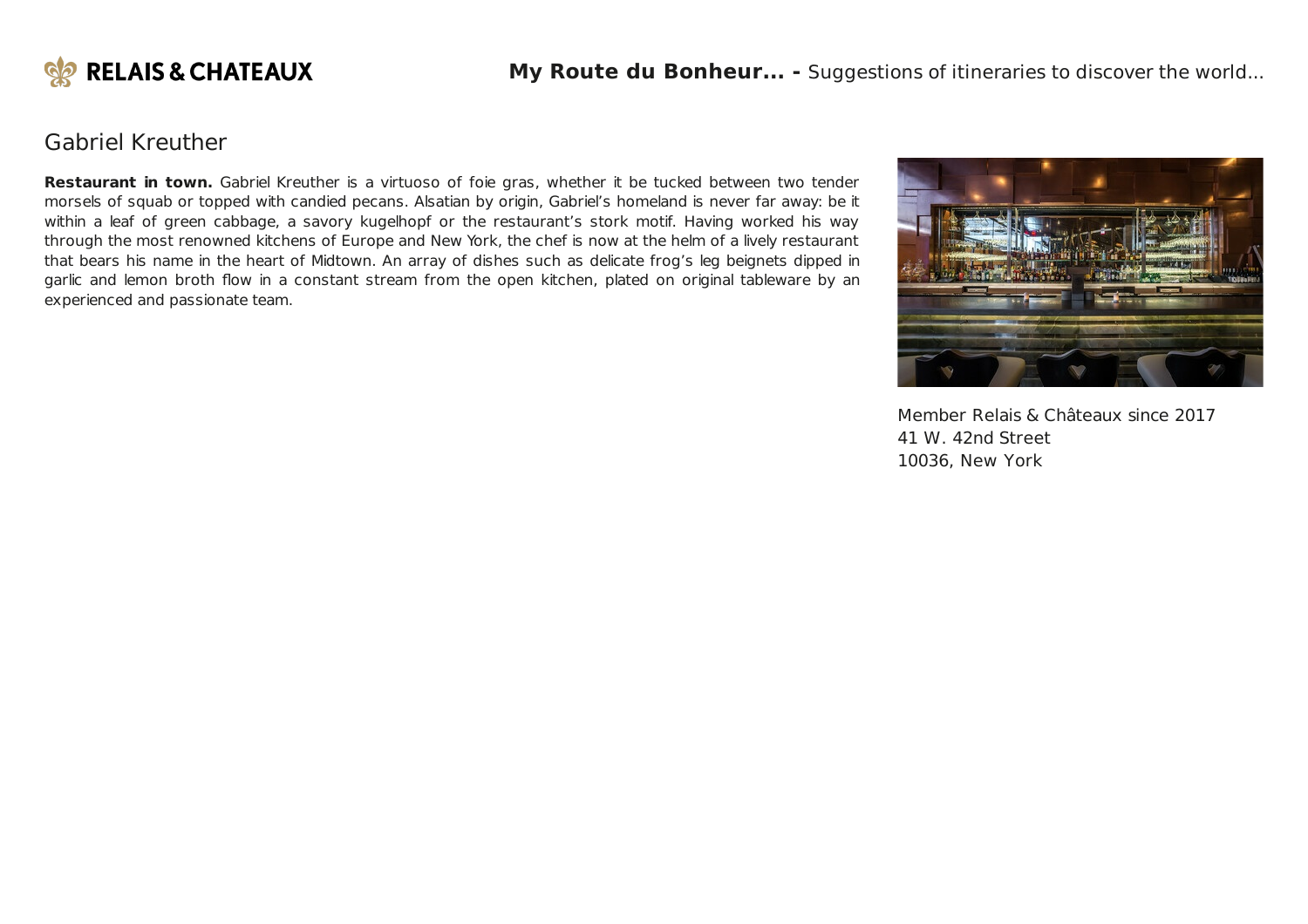

## Jean-Georges

**Restaurant in town.** Jean-Georges Vongerichten has been described as a "genius" and a "great master of gastronomy". At his legendary Manhattan restaurant, with its Zen-inspired interior, the French-born three-star Chef serves Thai-French fusion cuisine, updating the menu every three months. And the results are breathtaking: yellowfin tuna ribbons with avocado, spicy radish and ginger marinade, foie gras with sour cherry granola, aged balsamic vinegar and sorrel, Jean-Georges's signature chocolate cake and vanilla bean ice cream… Every dish is given the finishing touches at your table. This final personal touch inspires the senses and brings the diner that little bit closer to the secrets of the Chef.

#### Weekly closing :

Gourmet restaurant: Monday and Sunday. "Nougatine": open every day.



Member Relais & Châteaux since 2000 One Central Park West, 10023, New York, New York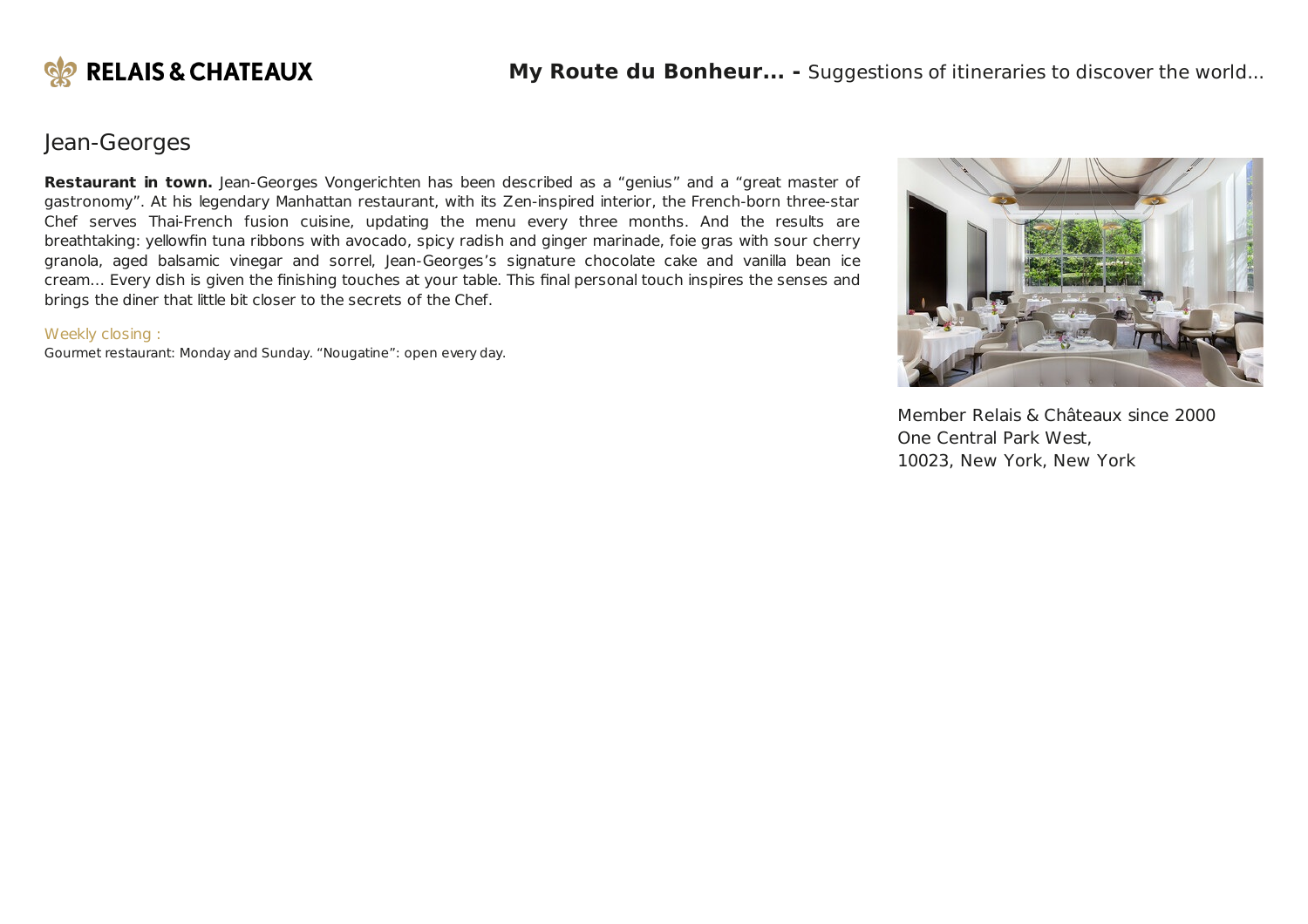

### Per Se

**Restaurant in town.** After the success of his California restaurant, The French Laundry, emblematic threestar Chef Thomas Keller brought his distinctive hands-on approach from Napa Valley to Manhattan. Keller works with remarkable attention to detail, not only in his cuisine but also in the presentation, mood and surroundings. In an elegant dining room overlooking Central Park, Chef de cuisine Corey Chow interprets modern American recipes with a touch of French influence. Representative dishes include Oysters and Pearls, a sabayon of pearl tapioca with poached oysters and caviar, and Calotte de Boeuf Grillée. The culinary delights at Per Se will convince you that perfection does indeed exist.

Weekly closing :

<span id="page-6-0"></span>[1](#page-1-0)

lunch from Monday to Thursday. Annual closing : One week in August.



Member Relais & Châteaux since 2006 10 Columbus Circle, 4th floor, 10019, New York, New York

 $\left( 2\right)$  $\left( 2\right)$  $\left( 2\right)$